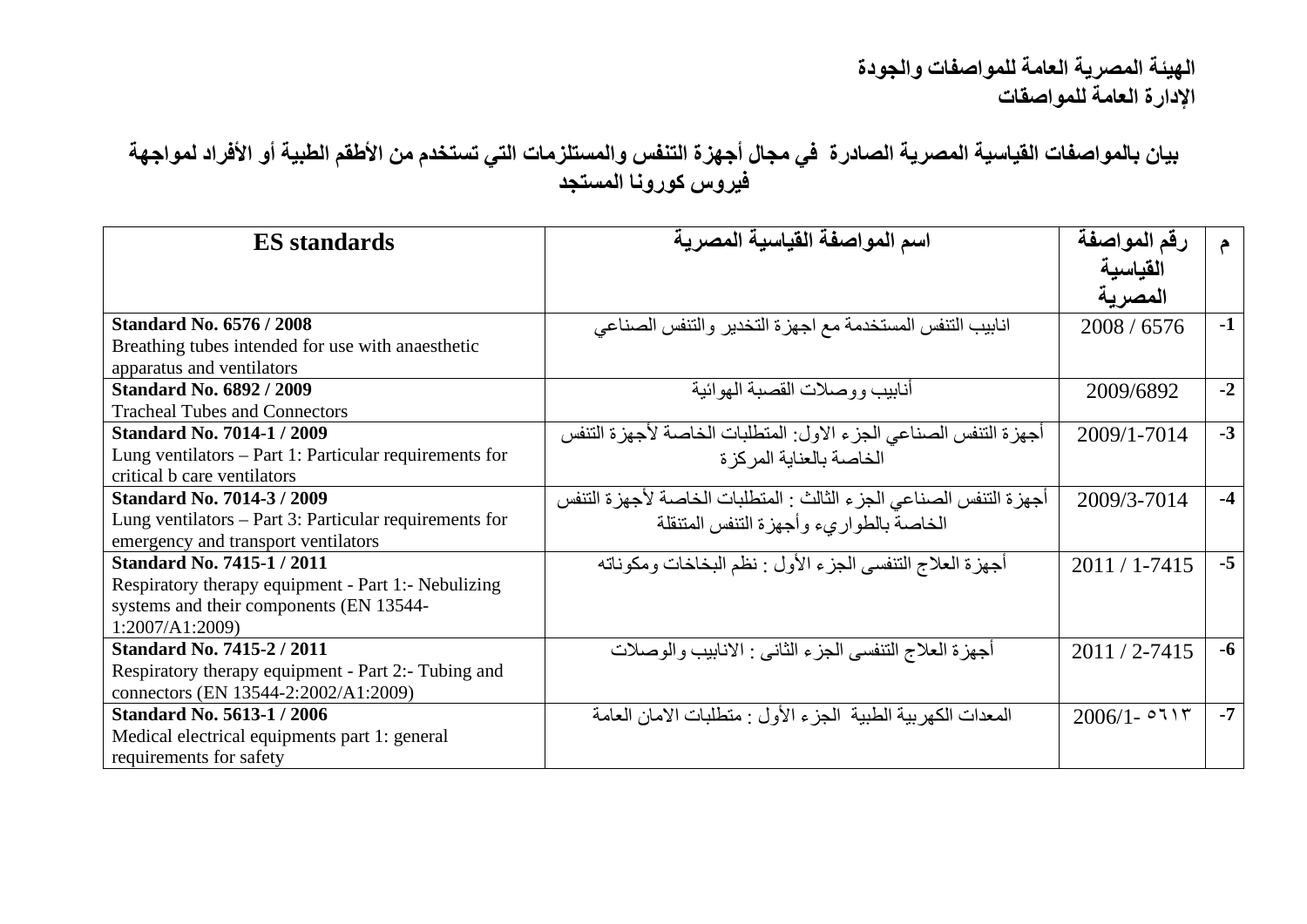**الھیئة المصریة العامة للمواصفات والجودة**

| <b>Standard No. 7390 / 2011</b>                             | الاشتراطات الاساسية للاجهزة( النبائط) و المستلزمات الطبية وملحقاتها | $2011/7$ ۳۹۰ | $-8$  |
|-------------------------------------------------------------|---------------------------------------------------------------------|--------------|-------|
| Essential requirements for Medical devices and their        |                                                                     |              |       |
| accessories                                                 |                                                                     |              |       |
| <b>Standard No. 382-1 / 2005</b>                            | الكحول الإيثيلي الجز ء الأول: أصناف الكحول الإيثيلي.                | 2005/1-382   | $-9$  |
| ethyl alcoholpart : 1 types of ethyl alcohol                |                                                                     | ملز مة       |       |
| standard no. 382-2 / 2005                                   | الكحول الإيثيلي الجزء الثاني : المواد المستخدمة في تحويل الكحول     | 2005/2-382   | $-10$ |
| ethyl alcoholpart 2 : the materials used for conversion of  | الايثيلي                                                            | ملزمة        |       |
| ethyl alcohol                                               |                                                                     |              |       |
| <b>Standard No. 8048 / 2016</b>                             | منظف الابدى السائل                                                  | 2016/8048    | $-11$ |
| Liquid hand wash                                            |                                                                     |              |       |
| <b>Standard No. 4158 / 2019</b>                             | المنظفات الصناعبة السائلة للأغر اض العامة                           | 2019/4158    | $-12$ |
| liquid synthetic detergent for general purposed             |                                                                     |              |       |
| <b>Standard No. 5754 / 2006</b>                             | المطهرات والمنظفات اليودية المستخدمة في تطهير وتنظيف المزارع و      | 2006/5754    | $-13$ |
| iodine disinfectants (biocides) used in farms and its       | مستلز ماتها                                                         |              |       |
| related                                                     |                                                                     |              |       |
| <b>Standard No. 5753-1 / 2006</b>                           | المطهر ات و المنظفات ذات الحفاز ات المختلفة الجزء الأول: مطهر ات    | 2006/1-5753  | $-14$ |
| disinfectants (biocides) with different stimulators part 1: | ومنظفات ذات حفاز الذهب المستخدمة في تطهير وتنظيف المواد الغذائية    |              |       |
| food disinfectants (biocides) with gold stimulators         |                                                                     |              |       |
| <b>Standard No. 5753-2 / 2006</b>                           | المطهر الت والمنظفات ذات الحفازات المختلفة الجزء الثاني : مطهرات    | 2006/2-5753  | $-15$ |
| disinfectants (biocides) with different stimulators part 2: | ذات حفاز الذهب المستخدمة في تطهير وتنظيف المزارع و مستلزمتها        |              |       |
| disinfectant with gold stimulators used in farms and it's   |                                                                     |              |       |
| related                                                     |                                                                     |              |       |
| <b>Standard No. 5753-3 / 2006</b>                           | المطهر ات و المنظفات ذات الحفاز ات المختلفة الجز ء الثالث: مطهر ات  | 2006/3-5753  | $-16$ |
| disinfectants (biocides) with different stimulators part3:  | ومنظفات ذات حفاز الفضنة المستخدمة في تطهير وتنظيف الأسطح الصلبة     |              |       |
| disinfectants (biocides) with silver stimulators used for   | المختلفة                                                            |              |       |
| disinfection of solid surfaces                              |                                                                     |              |       |
| <b>Standard No. 5753-4 / 2006</b>                           | مطهرات ومنظفات ذات الحفازات المختلفة الجزء الرابع: مطهرات           | 2006/4-5753  | $-17$ |
| disinfectants (biocides) with different stimulators part 4: | ومنظفات ذات حفاز البلاديوم المستخدمة في تطهير مياه الإتزان للسفن,   |              |       |
| disinfectants (biocides) with palladium stimulators used    | ونطهير القمامة و المخلفات الصلبة                                    |              |       |
| for disinfection of ballast water, municipal solid wastes   |                                                                     |              |       |
| <b>Standard No. 5753-5 / 2006</b>                           | المطهر ات والمنظفات ذات الحفاز ات المختلفة الجزء الخامس: مطهر ات    | 2006/5-5753  | $-18$ |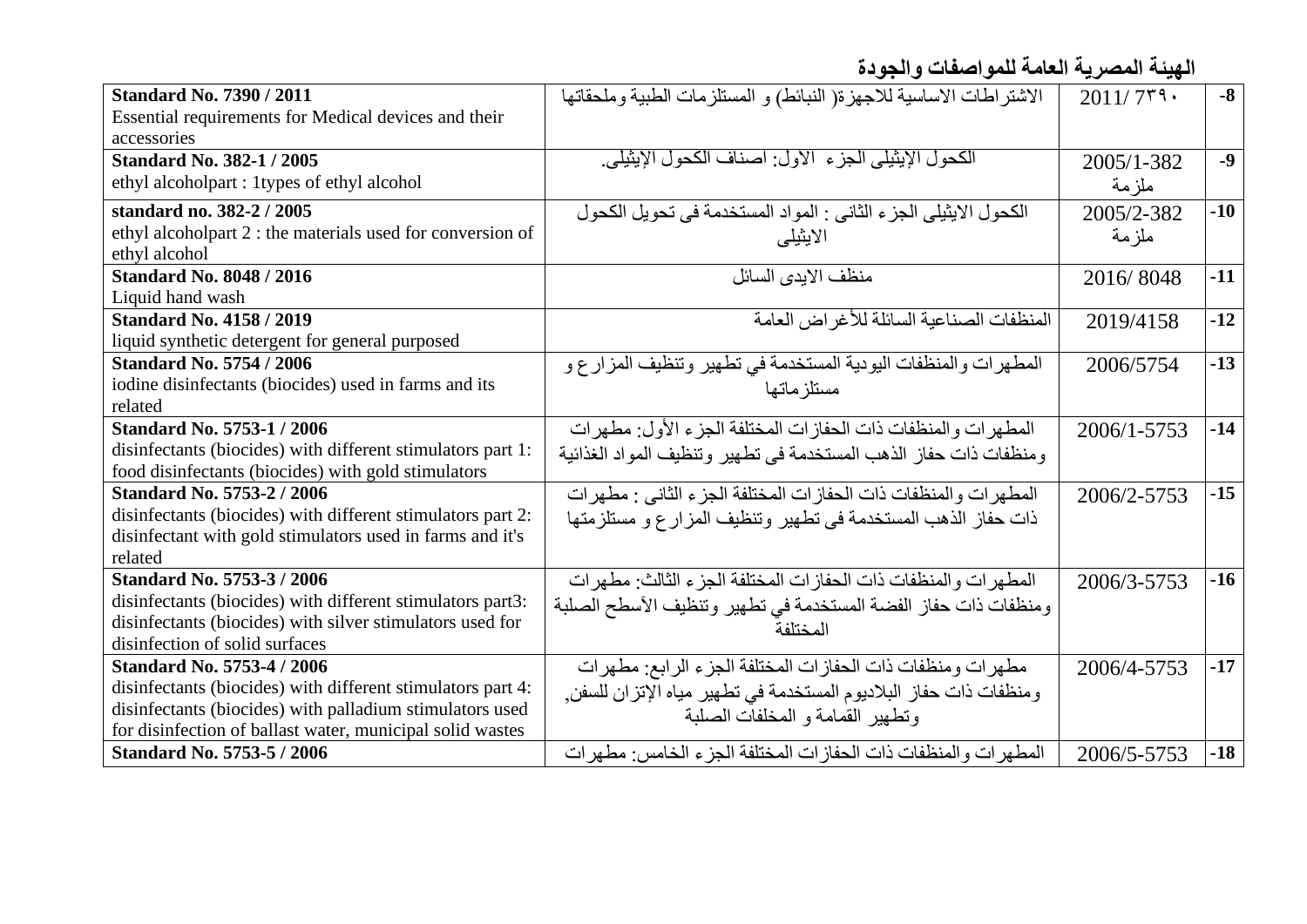**الھیئة المصریة العامة للمواصفات والجودة**

| disinfectants (biocides) with different stimulators part 5: | ومنظفات ذات حفاز االبلاتين المستخدمة في تطهير حمامات السباحة و        |                                     |       |
|-------------------------------------------------------------|-----------------------------------------------------------------------|-------------------------------------|-------|
| disinfectants (biocides) with platinum stimulators used     | مياه الاستحمام والادوات المنزلية والشخصية                             |                                     |       |
| for disinfection of swimming POOL, shower water, and        |                                                                       |                                     |       |
| personal home tools.                                        |                                                                       |                                     |       |
| <b>Standard No. 1595-1 / 2018</b>                           | القفازات المطاطية المستخدمة في الأغراض الطبية _ ج ١ : القفازات        | $.1 - 1090$                         | $-19$ |
| Rubber gloves for medical use Part : 1 single- use sterile  | المطاطية الجراحية المعقمة للاستخدام مرة واحدة - الاشتراطات            | $Y \cdot \Delta$                    |       |
| rubber surgical gloves-specification.                       |                                                                       |                                     |       |
| <b>Standard No. 1595-2 / 2005</b>                           | القفازات المطاطية المستخدمة في الاغراض الطبية ج ٢ :قفازات الفحص       | $.7 - 1090$                         | $-20$ |
| rubber gloves used for medical purposes part 2 single –     | الطبي للإستخدام لمرة واحدة المصنوعة من لاتكس المطاط أو محلول          | $\mathbf{Y} \cdot \cdot \mathbf{O}$ |       |
| use medical examination gloves made from rubber latex       | المطاط                                                                |                                     |       |
| or rubber solution                                          |                                                                       |                                     |       |
| <b>Standard No. 6930 / 2009</b>                             | وسائل الحماية التنفسية - أقنعة مرشحة للحماية من الجزيئات (الجزيئات    | 2009/6930                           | $-21$ |
| Respiration protective devices - Filtering half masks to    | المبكروبية) المنطلبات الأختبارات ـ العلامات                           |                                     |       |
| protect against particles-Requirements, testing,            |                                                                       |                                     |       |
| marking                                                     |                                                                       |                                     |       |
| <b>Standard No. 7803 / 2014</b>                             | الأقنعــة الجـر احيــة ــ المنطـلبات و طـر ق الاختبار                 | 2014/7803                           | $-22$ |
| surgical masks – requirements and test methods              |                                                                       |                                     |       |
| <b>Standard No. 7411 / 2016</b>                             | البلاطي الجراحية والجون والبدل المعلقة والمستخدمة كمعدة طبية للعاملين | 2016/7411                           | $-23$ |
| surgical drapes, gowns and clean air suits, used as         | والمرضي والمعدات متطلبات عامة للمصنعين والمعالجين والمنتجات ,         | ملز مة                              |       |
| medical devices for patients, clinical staff and            | طرق الاختبار - متطلبات و مستوسات الاداء                               |                                     |       |
| equipment- general requirements for manufacturers,          |                                                                       |                                     |       |
| processors and products, test methods, performance          |                                                                       |                                     |       |
| requirements and performance levels                         |                                                                       |                                     |       |
| <b>Standard No. 6486 / 2019</b>                             | المستلزمات الطبية نظم إدارة الجودة المتطلبات التنظيمية                | 2019/6486                           | $-24$ |
| medical devices - quality management systems -              |                                                                       |                                     |       |
| requirements for regulatory purposes                        |                                                                       |                                     |       |
| <b>Standard No. 7588-1 / 2018</b>                           | الترمومترات الطبية الجزء : الأول ترمومترات زجاجية بها سائل معدنى      | 2018/1-7588                         | $-25$ |
| Clinical thermometers Part 1 : Metallic liquid-in-glass     | ذات نبيطة عظمى                                                        |                                     |       |
| thermometers with maximum device.                           |                                                                       |                                     |       |
| standard no. 7588-2 / 2018                                  | الترمومترات الطبية الجزء الثاني ترمومترات من النوع متغير الطور ذات    | 2018/2-7588                         | $-26$ |
| clinical thermometers $-$ part 2 : phase change type (dot   | المصنو فة النقطبة                                                     |                                     |       |
| matrix) thermometers                                        |                                                                       |                                     |       |